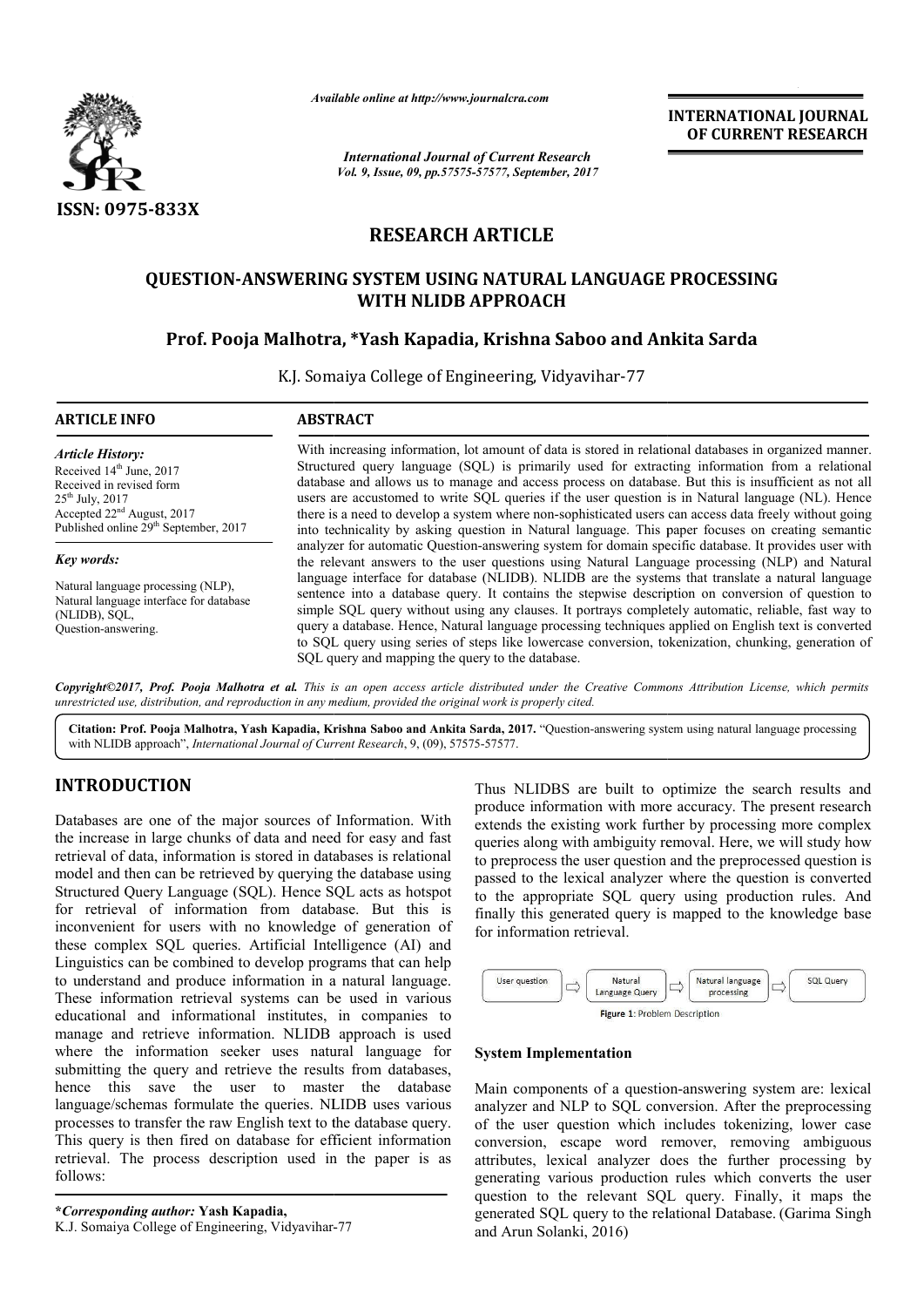

Figure 2: System Implementation

| Table 1 Escape words list |  |  |  |  |
|---------------------------|--|--|--|--|
|---------------------------|--|--|--|--|

|                 | An    | The   | Select |  |
|-----------------|-------|-------|--------|--|
| find            | which | whose | Is     |  |
| $\overline{Of}$ |       | With  | To     |  |
| for             | Are   | And   | What   |  |

Example: List of all the students from IT department



Figure 3: Processing of User query

| Table 2: Rules of attribute in relation Student |  |  |  |
|-------------------------------------------------|--|--|--|
|-------------------------------------------------|--|--|--|

| Rules         | <b>Rule Description</b>                |
|---------------|----------------------------------------|
| Name          | Attribute<br>for                       |
|               | relation 'student'                     |
| Email id      | Attribute<br>for                       |
|               | relation 'student'                     |
| Date of birth | Attribute<br>for<br>relation 'student' |
|               |                                        |
| Address       | Attribute<br>for                       |
|               | relation 'student'                     |
| Department    | Attribute<br>for                       |
|               | relation 'student'                     |
| Mobile number | Attribute<br>for                       |
|               | relation 'student'                     |

Table 3: Rules of attribute in relation Faculty

| Rules         | <b>Rule Description</b>             |
|---------------|-------------------------------------|
| Name          | Attribute for relation<br>'student' |
| Email id      | Attribute for relation<br>'student' |
| <b>Branch</b> | Attribute for relation<br>'student' |
| Position      | Attribute for relation<br>'student' |

# **Example**

**Input:** List of all the students **Production Rule:** 

```
list {operation="select";}
students | student {table name="Student";}
all {attribute name="*"; }
names {attribute_name="Student.candidate_name"; }
\ln\{\}\{\}÷,
```
**Output:** Select \* from students

#### **Results and final output**

#### **Output 1:**

| Sentence                   | list names of students                     | Ask |
|----------------------------|--------------------------------------------|-----|
| Input to SQL CONVERSION    | list names of students                     |     |
| <b>SOL</b>                 | select Student.candidate_name from Student |     |
| Message                    |                                            | X   |
|                            | candidate_name                             |     |
| ABHIJEET GOGOI             |                                            | A   |
| RUCHITA AGARWAL            |                                            |     |
| <b>JASKARAN SINGH</b>      |                                            | ≡   |
|                            | AHIR SHUBHAM DHARMENDRABHAI                |     |
| ROHAN PATEL                |                                            |     |
|                            | JAGTAP SHASHANK HANUMANT                   |     |
| ANUPAMA KOUL               |                                            |     |
| KHARABE PRIYA DIPAK        |                                            |     |
|                            | GIRDWAD SANDIP TULSHIRAM                   |     |
| PRANAY                     |                                            |     |
| K CHANDRA SHIKHI           |                                            |     |
| KSHITIJ KUMAR KESARWANI    |                                            |     |
|                            | SUTHAR CHIRAGKUMAR YOGESHBHAI              |     |
| RAJAT SHARMA               |                                            |     |
| AAKRITI SAXENA             |                                            |     |
|                            | KATADARE SAURABH DEEPAK                    |     |
| <b>VIKASH KUMAR</b>        |                                            |     |
| ANURAG KUMAR               |                                            |     |
| <b>DEOKAR PUJA NARSING</b> |                                            |     |
| BRIJESH YADAV              |                                            |     |
| GOPARAJU SREE RAMYA        |                                            |     |
| BHAGAT RAJAT BHOJRAJ       |                                            |     |
| PRAVEEN KUMAR              |                                            |     |
| SUDHAKAR MALL              |                                            |     |
| <b>RAHUL KUMAR</b>         |                                            | ▼   |